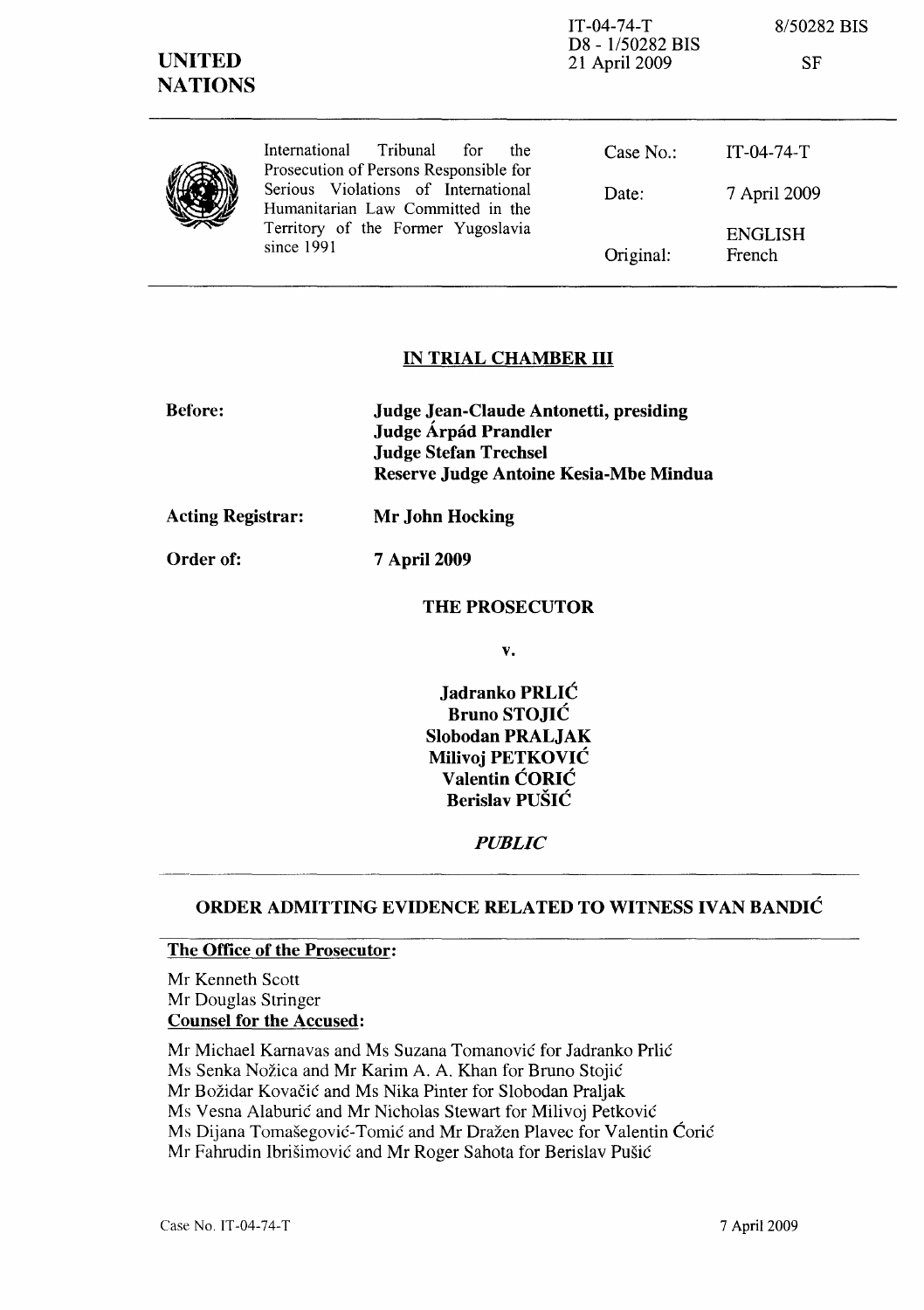**TRIAL CHAMBER III** ("Chamber") of the International Tribunal for the Prosecution of Persons Responsible for Serious Violations of International Humanitarian Law Committed in the Territory of the Former Yugoslavia since 1991 ("Tribunal"),

**NOTING** the request for the admission of 29 exhibits submitted by Counsel for the Accused Stojić ("Stojić Defence"), the request for the admission of one exhibit submitted by Counsel for the Accused Praljak ("Praljak Defence"),  $2$  the request for the admission of 14 exhibits submitted by Counsel for the Accused Petković ("Petković Defence"), $<sup>3</sup>$  the request for the admission of eight exhibits submitted by</sup> Counsel for the Accused Ćorić ("Ćorić Defence")<sup>4</sup> and the request for the admission of four exhibits submitted by the Office of the Prosecutor ("Prosecution"), $5$  all five related to the testimony of Witness Ivan Bandić ("Proposed Exhibits") who testified from 16 to 19 March 2009,

**NOTING** the objections raised by the Prosecution to a number of Proposed Exhibits from the Stojić Defence and the Ćorić Defence<sup>6</sup> and the Reply filed by the Stojić Defence in response to these objections ("Reply of the Stojić Defence")<sup>7</sup> as well as the objections raised by the Stojić Defence to a number of Proposed Exhibits from the Prosecution ("Objections by the Stojić Defence to Proposed Exhibits Tendered by the Prosecution") $<sup>8</sup>$  and by the Petković Defence, $<sup>9</sup>$  and the Reply filed by the Petković</sup></sup> Defence in response to these objections, <sup>10</sup>

**NOTING** the Decision on Presentation of Documents by the Prosecution in Crossexamination of Defence Witnesses of 27 November 2008 ("Decision of 27 November 2008"),

**NOTING** the Decision on the Interlocutory Appeal against the Trial Chamber's Decision on Presentation of Documents by the Prosecution in the Cross-examination

- $\mathrm{^{1}}$  IC 00955.
- $^{2}$  IC 00956.
- $\degree$  IC 00957.
- $^{4}$  IC 00958.
- <sup>5</sup> IC 00959. IC 00963
- IC 00966.
- IC 00961.
- IC 00962.

 $10^{10}$  IC 00967.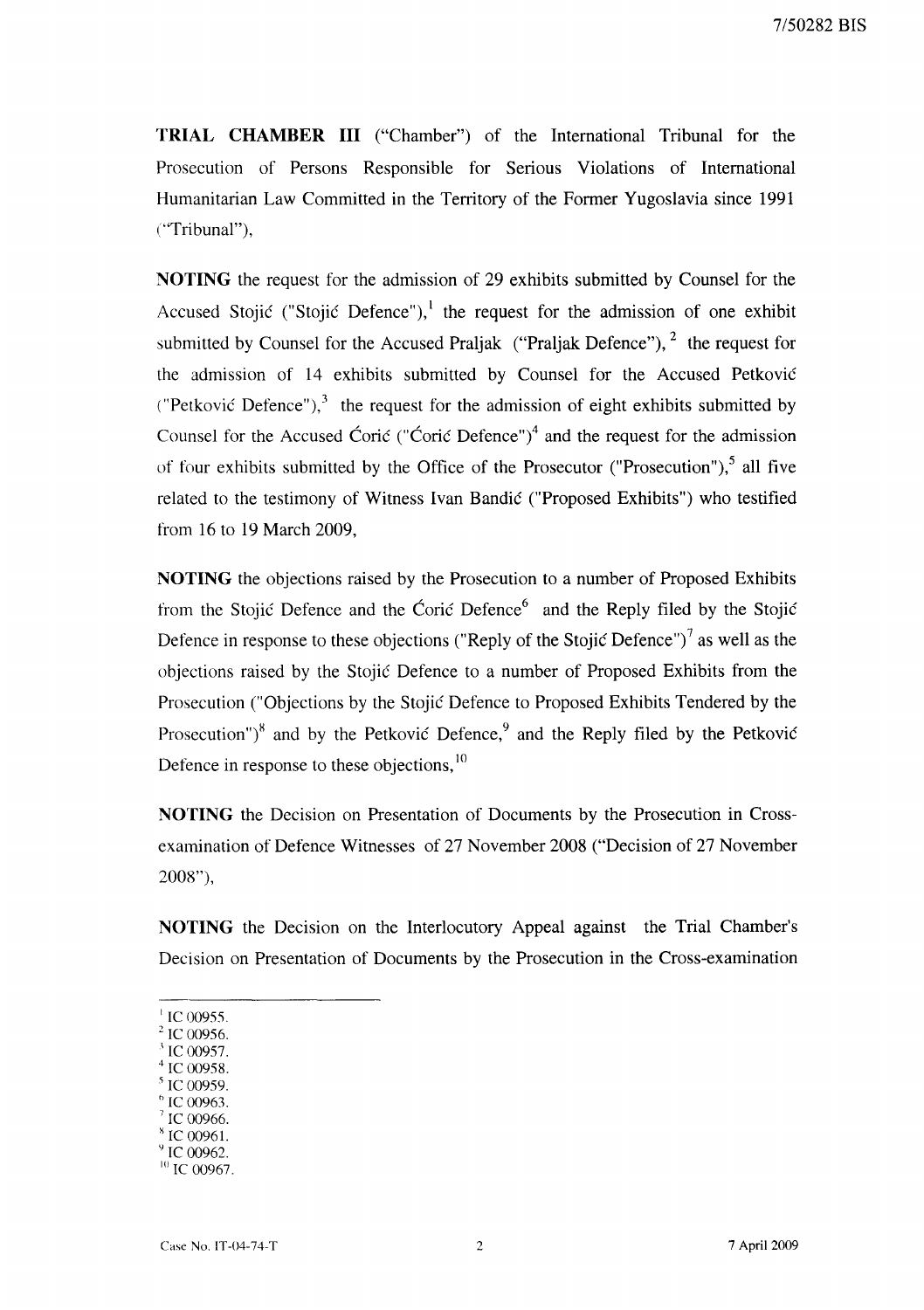of Defence Witnesses rendered by the Appeals Chamber on 26 February 2009 in which it confirms the Decision of 27 November 2008,

**CONSIDERING,** first of all, that the Chamber notes that the BCS version of Proposed Exhibit 2D 01498, for which the Stojić Defence sought admission, as it appears on the E-court system, is of very poor quality; that it is therefore necessary for the Stojić Defence to upload onto the E-court system a good-quality BCS copy of the said Proposed Exhibit,

**CONSIDERING** that in the Objections by the Stojić Defence to the Proposed Exhibits from the Prosecution, the Stojić Defence opposed in particular the admission of Exhibits P 03227 and P 10556 on the ground that the witness was not able to comment on the probative value and relevance of these exhibits, $11$ 

**CONSIDERING** that the Chamber finds that in respect of these Proposed Exhibits, the Prosecution argues that it put them to the witness with the aim of questioning the credibility of the witness and therefore requests the admission of Proposed Exhibits P 03227 and P 10556 for this reason.<sup>12</sup>

**CONSIDERING** that for these two Proposed Exhibits, P 03227 and P 10556, which are "new documents" in the sense of the Decision of 27 November 2008,<sup>13</sup> the Chamber will analyse, in accordance with the request by the Prosecution, their admissibility solely in that they seek to test the credibility of the witness,

**CONSIDERING** that the Chamber notes, moreover, that in the Reply by the Stojić Defence, the latter no longer seeks the admission of Exhibits P 03227 and P 04340 which appeared originally on its IC 00955 list,  $14$ 

**CONSIDERING** that the Chamber has examined each of the Proposed Exhibits on the basis of the admissibility criteria set out in the Decision on Admission of Evidence, rendered by the Chamber on 13 July 2006 ("Decision of 13 July 2006") and

 $\frac{11}{1}$  IC 00961.

<sup>&</sup>lt;sup>12</sup> IC 00959.

 $13$  Decision of 27 November 2008, paras. 4, 13 and 20.

 $14$  IC 00966.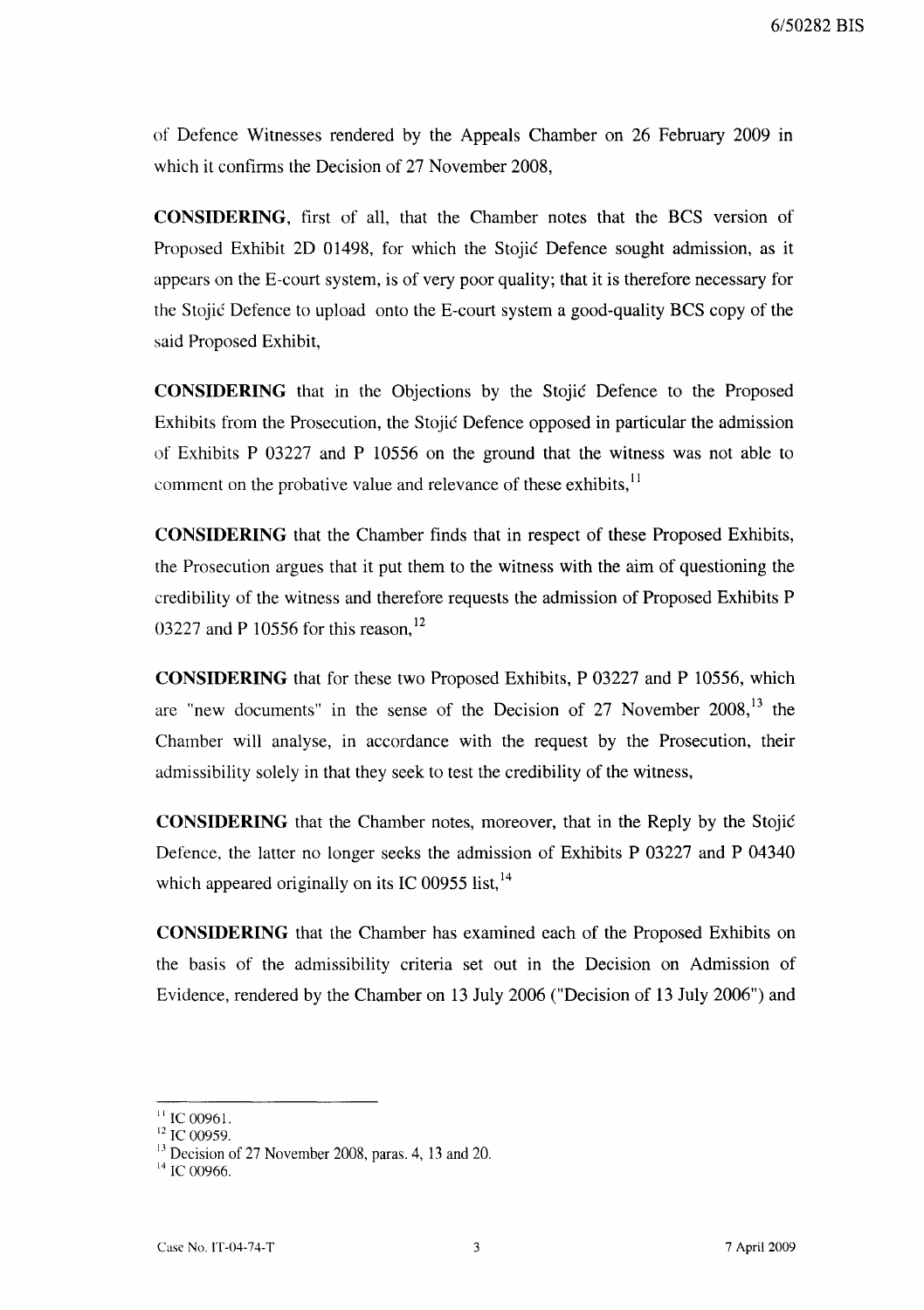in the Decision Adopting Guidelines for the Presentation of Defence Evidence, rendered by the Chamber on 24 April 2008 ("Decision of 24 April 2008"), <sup>15</sup>

**CONSIDERING** that the Chamber decides to admit into evidence the Proposed Exhibits indicated "admitted" in the Annex attached to this Decision as they were put to Witness Ivan Bandić in court and present sufficient indicia of relevance, probative value and reliability,

**CONSIDERING** that the Chamber decides not to admit into evidence the Proposed Exhibits indicated "not admitted" in the Annex attached to this Decision as they do not conform to the instructions laid out in the Decisions of 13 July 2006 and 24 April 2008 for the reasons given in the Annex attached to this decision,

# **FOR THE FOREGOING REASONS,**

**PURSUANT TO** Rules 54 and 89 of the Rules of Procedure and Evidence,

**GRANTS** the request for admission of the Praljak Defence,

**PARTIALLY GRANTS** the requests for admission of the Stojić Defence, the Petković Defence, the Ćorić Defence and the Prosecution,

**ORDERS** the Stojić Defence to upload onto the E-court system a good version of Exhibit 2D 01498 for the reasons stated in the present order,

**DECIDES** that there is cause to admit into evidence Proposed Exhibit P 03227 solely in that it casts doubt on the credibility of the witness,

**DECIDES** that there is cause to admit into evidence the other Proposed Exhibits indicated "admitted" in the Annex attached to this decision,

**DENlES** in all the other respects the requests for the admission of the Proposed Exhibits by the Stojić Defence, the Ćorić Defence and the Prosecution for the reasons stated in the Annex attached to this decision.

 $<sup>15</sup>$  Guideline 8 regarding the Admission of Documentary Evidence through a Witness.</sup>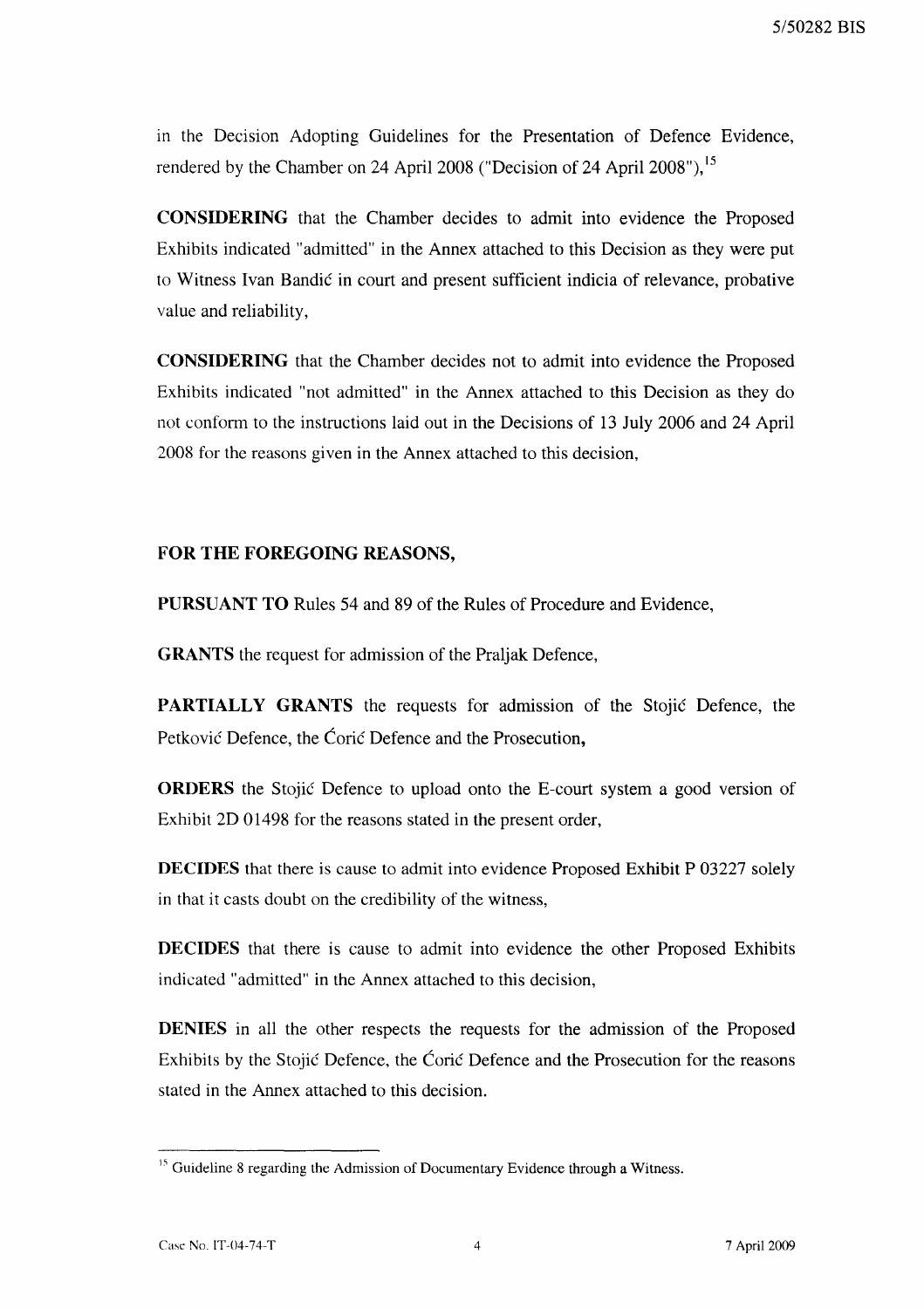Done in English and in French, the French version being authoritative.

 $/signed/$  $\mathcal{L}$  and  $\mathcal{L}$  and  $\mathcal{L}$ 

Jean-Claude Antonetti

Presiding Judge

Done this seventh day of April 2009

At The Hague

The Netherlands

**[Seal of the Tribunal]**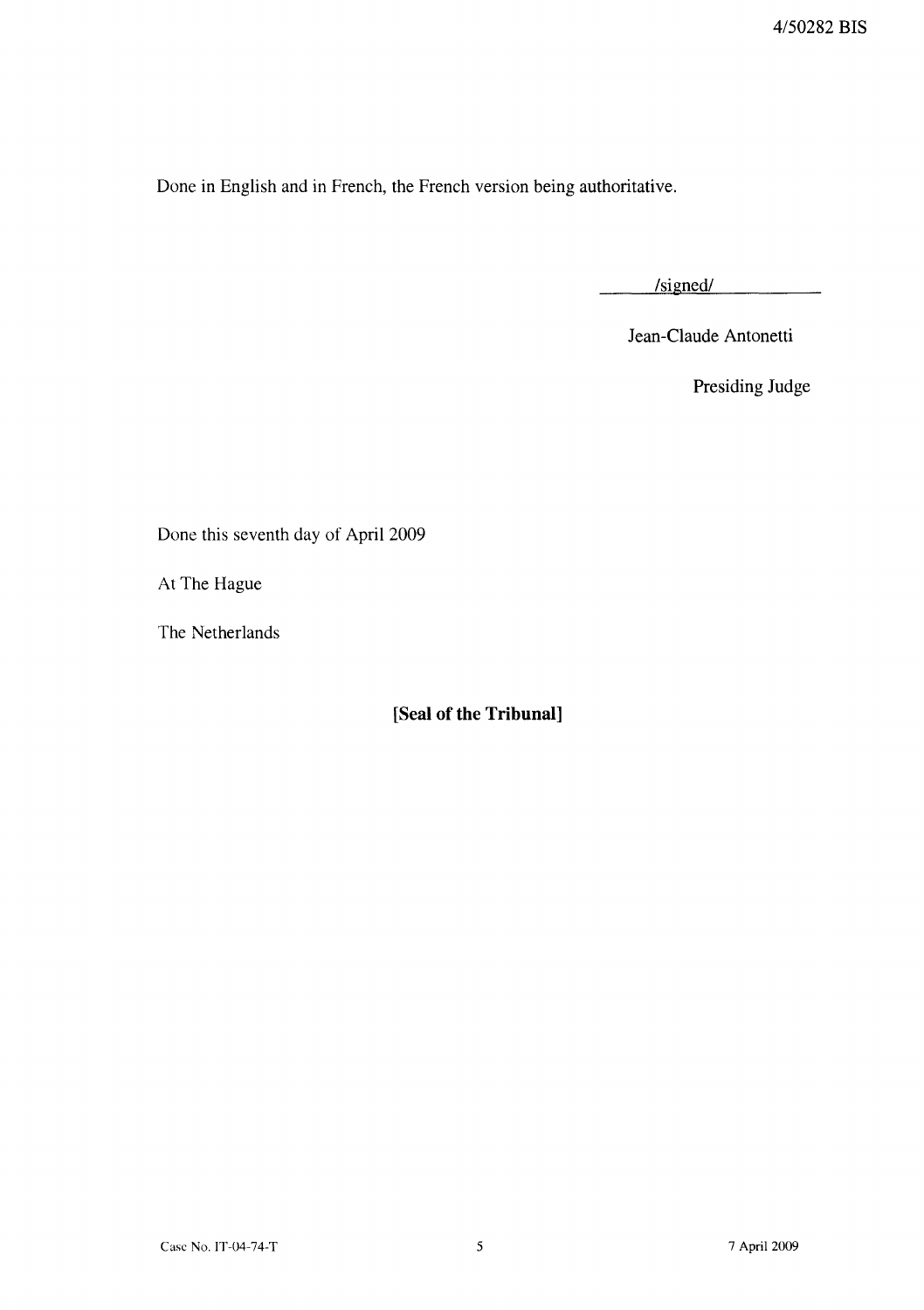| <b>Annex</b>                                                                                                                                                          |                                                        |                                                                                                                                                                                                                                                                                                                         |  |
|-----------------------------------------------------------------------------------------------------------------------------------------------------------------------|--------------------------------------------------------|-------------------------------------------------------------------------------------------------------------------------------------------------------------------------------------------------------------------------------------------------------------------------------------------------------------------------|--|
| <b>Exhibit Number</b>                                                                                                                                                 | <b>Party Proposing Admission of</b><br><b>Exhibits</b> | <b>Admitted/Not</b><br><b>Admitted/Marked for</b><br><b>Identification (MFI)</b>                                                                                                                                                                                                                                        |  |
| 2D 00086                                                                                                                                                              | Stojić Defence                                         | Admitted                                                                                                                                                                                                                                                                                                                |  |
| 2D 00515                                                                                                                                                              | Stojić Defence                                         | Admitted                                                                                                                                                                                                                                                                                                                |  |
| 2D 00924                                                                                                                                                              | Stojić Defence                                         | Admitted                                                                                                                                                                                                                                                                                                                |  |
| 2D 00925                                                                                                                                                              | Stojić Defence                                         | Admitted                                                                                                                                                                                                                                                                                                                |  |
| 2D 00929                                                                                                                                                              | Stojić Defence                                         | Admitted                                                                                                                                                                                                                                                                                                                |  |
| 2D 00930                                                                                                                                                              | Stojić Defence                                         | Admitted                                                                                                                                                                                                                                                                                                                |  |
| 2D 00931                                                                                                                                                              | Stojić Defence                                         | Admitted                                                                                                                                                                                                                                                                                                                |  |
| 2D 00935                                                                                                                                                              | Stojić Defence                                         | Admitted                                                                                                                                                                                                                                                                                                                |  |
| 2D 00939                                                                                                                                                              | Stojić Defence / Petković<br>Defence                   | Admitted                                                                                                                                                                                                                                                                                                                |  |
| 2D 00940                                                                                                                                                              | Stojić Defence                                         | Admitted                                                                                                                                                                                                                                                                                                                |  |
| 2D 00941                                                                                                                                                              | Stojić Defence                                         | Admitted                                                                                                                                                                                                                                                                                                                |  |
| 2D 00942                                                                                                                                                              | Stojić Defence<br>Petković<br>$\prime$<br>Defence      | Admitted                                                                                                                                                                                                                                                                                                                |  |
| 2D 00947                                                                                                                                                              | Stojić Defence                                         | Admitted                                                                                                                                                                                                                                                                                                                |  |
| 2D 00948                                                                                                                                                              | Stojić Defence                                         | Admitted                                                                                                                                                                                                                                                                                                                |  |
| 2D 00950                                                                                                                                                              | Stojić Defence                                         | Admitted                                                                                                                                                                                                                                                                                                                |  |
| 2D 00973                                                                                                                                                              | Stojić Defence                                         | Admitted                                                                                                                                                                                                                                                                                                                |  |
| 2D 01495                                                                                                                                                              | Stojić Defence                                         | Admitted                                                                                                                                                                                                                                                                                                                |  |
| 2D 01498                                                                                                                                                              | Stojić Defence                                         | Admitted                                                                                                                                                                                                                                                                                                                |  |
| 2D 01505                                                                                                                                                              | Stojić Defence                                         | Admitted                                                                                                                                                                                                                                                                                                                |  |
| 2D 01506                                                                                                                                                              | Stojić Defence                                         | Admitted                                                                                                                                                                                                                                                                                                                |  |
| P 00566                                                                                                                                                               | Stojić Defence                                         | Not Admitted (Reason: the Stojić<br>Defence only presented one page<br>of the 23-page document in BCS<br>and 24-page document in English<br>to the witness and has not<br>specified the pages of the<br>document for which it seeks<br>admission in accordance with<br>Guideline 8 of the Decision of 24<br>April 2008) |  |
| P 00858                                                                                                                                                               | Stojić Defence                                         | Admitted                                                                                                                                                                                                                                                                                                                |  |
| P 02019                                                                                                                                                               | Stojić Defence                                         | Admitted                                                                                                                                                                                                                                                                                                                |  |
| P 02596                                                                                                                                                               | Stojić Defence                                         | Admitted                                                                                                                                                                                                                                                                                                                |  |
| P 05226                                                                                                                                                               | Stojić Defence                                         | Admitted                                                                                                                                                                                                                                                                                                                |  |
| P 06555                                                                                                                                                               | Stojić Defence                                         | Admitted                                                                                                                                                                                                                                                                                                                |  |
| P06828                                                                                                                                                                | Stojić Defence                                         | Admitted                                                                                                                                                                                                                                                                                                                |  |
| 2D 00948                                                                                                                                                              | Praljak Defence                                        | Admitted                                                                                                                                                                                                                                                                                                                |  |
| 00131<br>P.<br>which<br>(Pages<br>for<br>admission is sought: pages 107<br>to 109 of the BCS version and<br>pages 107 to 109 of the English<br>version) <sup>16</sup> | Petković Defence                                       | Admitted (Pages 107 to 109 of<br>the BCS version and pages 107<br>to 109 of the English version)                                                                                                                                                                                                                        |  |

 $16$  Numbers correspond to E-court pages.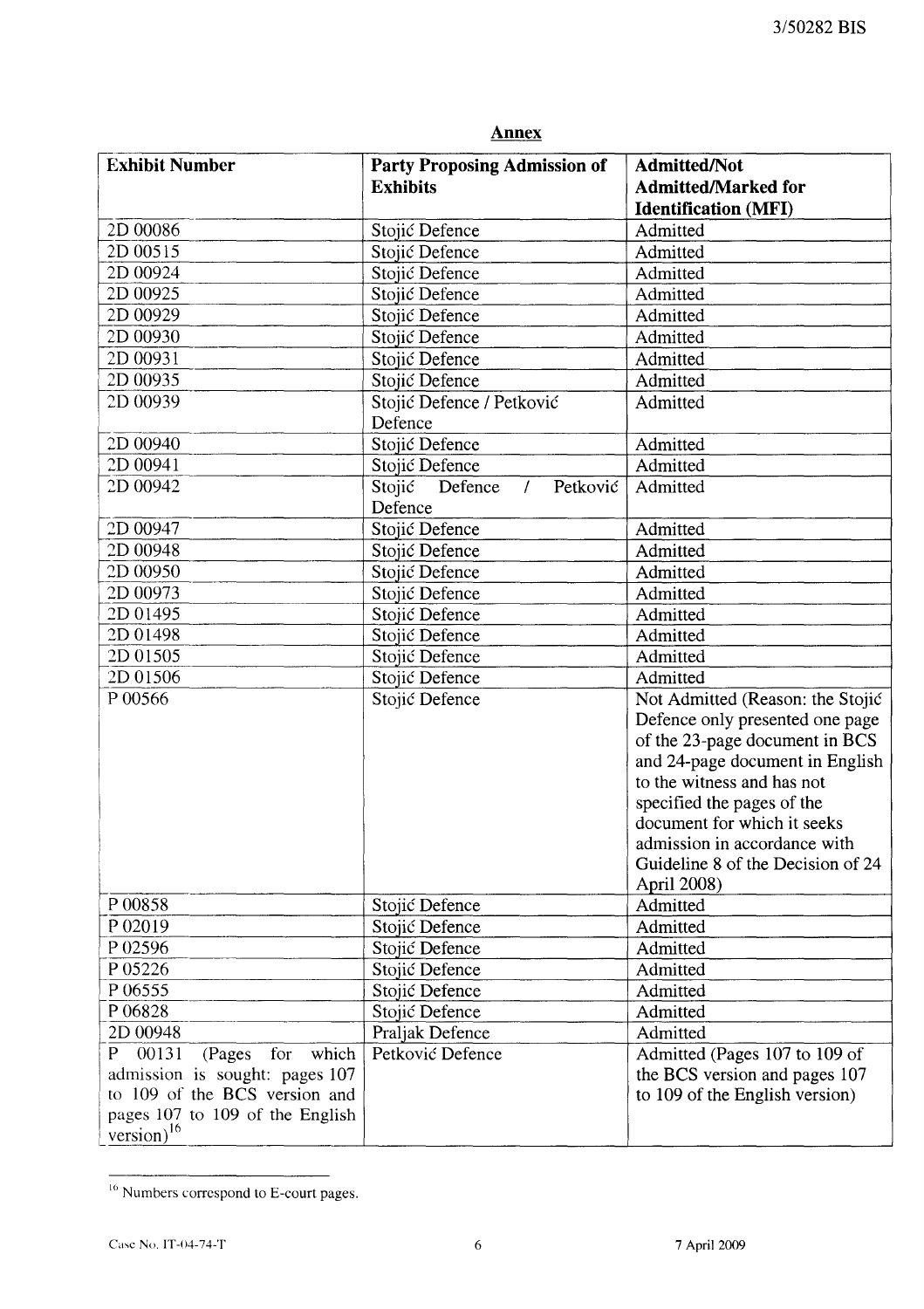| P03177                           | Petković Defence/ Prosecution | Admitted                                                    |
|----------------------------------|-------------------------------|-------------------------------------------------------------|
| P<br>08852<br>(Pages for which   | Petković Defence              | Admitted (Page 1 of the BCS and                             |
| admission is sought: the entire  |                               | English versions and page 5 of                              |
| document or, alternatively, page |                               | the BCS version and page 9 of                               |
| 5 of the BCS version and page 9  |                               | the English version)                                        |
| of the English version)          |                               |                                                             |
| 4D 01308                         | Petković Defence              | Not Admitted (Reason: the<br>witness did not comment on the |
|                                  |                               | relevance and the probative value<br>of the Exhibit)        |
| 4D 01310                         | Petković Defence              | Admitted                                                    |
| 4D 01311                         | Petković Defence              | Not Admitted (Reason: the                                   |
|                                  |                               | witness did not comment on the                              |
|                                  |                               | relevance or the probative value                            |
|                                  |                               | of the Exhibit)                                             |
| 4D 01315                         | Petković Defence              | Admitted                                                    |
| 4D 01317                         | Petković Defence              | Admitted                                                    |
| 4D 01320                         | Petković Defence              | Admitted                                                    |
| 4D 01324                         | Petković Defence              | Admitted                                                    |
| 4D 01325                         | Petković Defence              | Admitted                                                    |
| 4D 01652                         | Petković Defence              | Admitted                                                    |
| P 01803                          | Ćorić Defence                 | Admitted                                                    |
| P 02544                          | Corić Defence                 | Admitted                                                    |
| P 04143                          | Corić Defence                 | Admitted                                                    |
| P 04190                          | Corić Defence                 | Admitted                                                    |
| 2D 00934                         | Ćorić Defence                 | Admitted                                                    |
| 5D 02069                         | Ćorić Defence                 | Admitted                                                    |
| 5D 02092                         | Corić Defence                 | Admitted                                                    |
| 5D 04440                         | Ćorić Defence                 | Not Admitted (Reason: the                                   |
|                                  |                               | witness did not comment on the                              |
|                                  |                               | relevance and the probative value                           |
|                                  |                               | of the Exhibit. Moreover, the                               |
|                                  |                               | Coric Defence did not specify                               |
|                                  |                               | the page numbers in this 20-page                            |
|                                  |                               | document for which it seeks                                 |
|                                  |                               | admission)                                                  |
| P 03227                          | Prosecution                   | Admitted (This document is                                  |
|                                  |                               | admitted only in that it tests the                          |
|                                  |                               | credibility of witness Ivan                                 |
|                                  |                               | Bandić)                                                     |
| P 10556                          | Prosecution                   | Not Admitted (Reason: The                                   |
|                                  |                               | witness was not able to comment                             |
|                                  |                               | in court on the authenticity,                               |
|                                  |                               | relevance and probative value of                            |
|                                  |                               | this exhibit. Moreover, the                                 |
|                                  |                               | Prosecution did not specify the                             |
|                                  |                               | pages of the document (22 pages                             |
|                                  |                               | in its BCS version and 37 pages                             |
|                                  |                               | in its English version) for which                           |
|                                  |                               | it seeks admission in line with                             |
|                                  |                               | Guideline 8 of the Decision of 24                           |